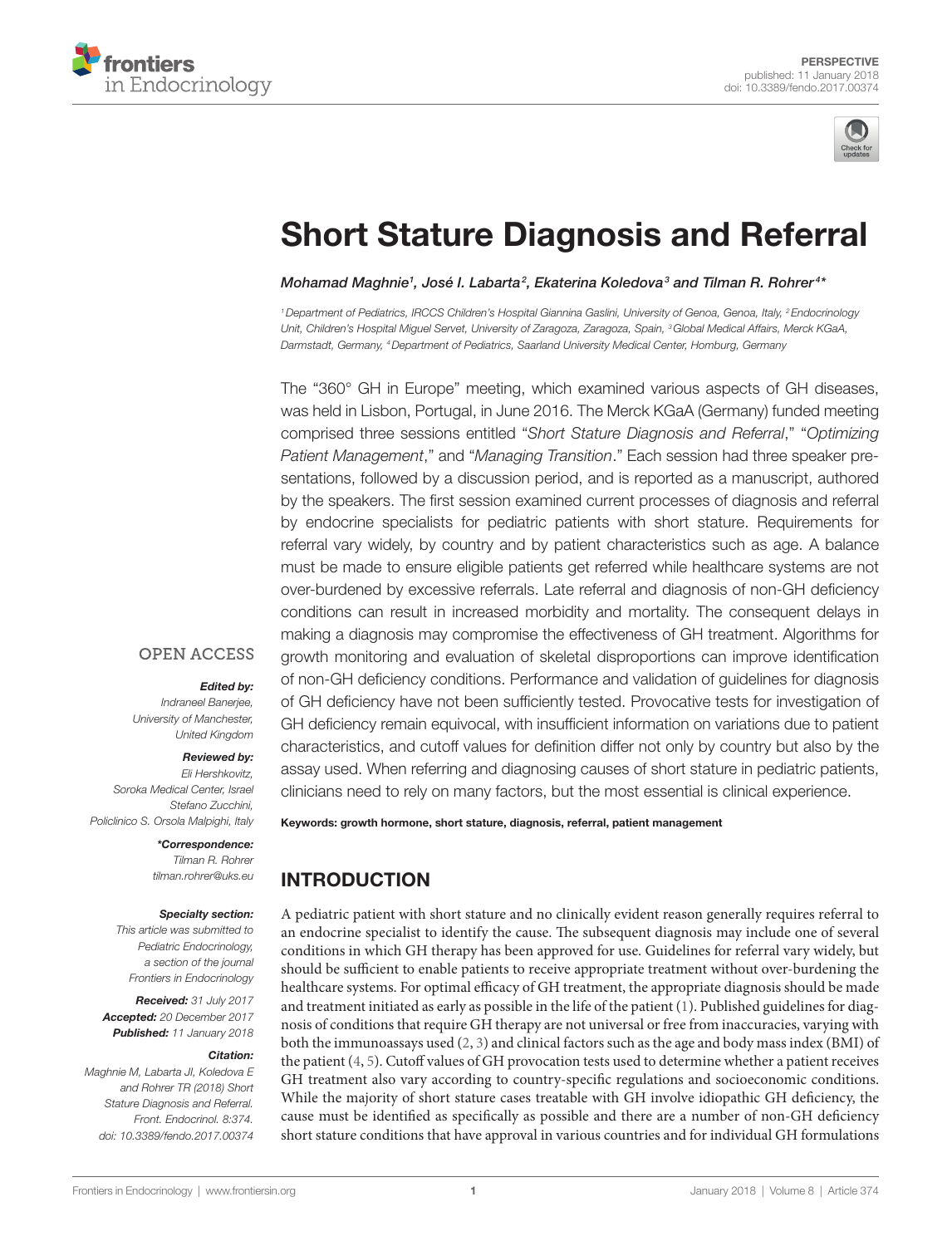([6](#page-5-3), [7](#page-5-4)). The following report summarizes the first of the three sessions from a meeting held in Lisbon, Portugal, funded by Merck KGaA (Germany), which aimed to examine aspects of diagnosis and referral for GH treatment. The reports from the sessions on optimizing patient management and on transition from pediatric to adult care are published in accompanying articles [\(8,](#page-5-5) [9\)](#page-5-6).

## CLINICAL INDICATIONS FOR REFERRAL FOR SHORT STATURE

Short stature can be due to various etiologies and the cause may be a primary or secondary growth disorder, or idiopathic ([10\)](#page-5-7). Primary growth disorders are intrinsic to the growth plate and include clinically defined syndromes, factors that result in being born small for gestational age (SGA), and skeletal dysplasias. Secondary growth disorders are believed to change the milieu of the growth plate and include GH deficiency, disorders of the GH– insulin-like growth factor (IGF)-I axis including IGF-I deficiency or resistance, endocrine and metabolic disorders, organ system disorders, malnutrition, psychosocial disorders, and iatrogenic conditions. Patients with idiopathic short stature (ISS) have no discernible cause, the condition is very heterogeneous and may be either familial or non-familial. In all cases, an early diagnosis is important and, therefore, height screening programs must be sufficiently sensitive and specific to ensure timely detection and treatment ([11\)](#page-5-8). The prevalence of pathological cases among children referred for short stature has been reported to range from 1.3 to 19.8% [\(11](#page-5-8)), depending on the criteria for referral. There are no indicators to suggest that pathological causes of growth failure have different prevalence in different countries, except for growth failure caused by malnutrition, which is obviously dependent on socioeconomic circumstances.

After exclusion of clinical conditions that may result in short stature, a diagnosis of the cause of growth failure and potential need for GH treatment should be made by an endocrine specialist. Such patients require a referral, which may come from a variety of sources within the healthcare system. Guidelines for referral vary in different countries [\(12\)](#page-5-9), but strict application of criteria may lead to unnecessary referrals that over-burden the healthcare system ([13](#page-5-10)). A comparison of Dutch, Finnish, and UK guidelines, based on height standard deviation score (SDS), height SDS in relation to target height SDS, and height SDS deflection, found sensitivities of 74, 78, and 57% for the respective guidelines when using all three criteria (**[Table 1](#page-1-0)**) ([14\)](#page-5-2). However, the study indicated that up to 25% of children

with pathological growth failure may not be identified and other factors need to be considered, such as clinical examination and phenotype. There is a strong gender bias in referrals for short stature, with girls much less likely to be referred than boys ([15,](#page-5-11) [16](#page-5-12)) and an ethnic bias may also be present ([16\)](#page-5-12). In all cases, upto-date growth standards should be used, and wherever possible they should be population specific. A study of Finnish girls with Turner syndrome found a greatly increased sensitivity to detect the condition when using population-specific Finnish standards compared with use of WHO standards ([17](#page-5-13)). Similarly, a study of USA children with cystic fibrosis at age 2 years found growth failure in 9% when using WHO standards compared with 26% when using USA CDC prevention standards [\(18](#page-5-14)).

The algorithms required for referral for diagnostic work-up in cases with short stature differ according to the age of the patient [\(19,](#page-5-15) [20](#page-5-16)). For patients less than 3 years old, phases of catch-up growth occur and repeated measurements of height SDS are necessary. At that age, height measurements have high variability and less accuracy, and the decision rules based on distance from target height and/or height deflection have low-predictive value; therefore, referral should be based on severe short stature (height SDS <−3) or repeated measurements (height SDS <−2.5 repeated within 1 year). For patients older than 3 years, in addition to height SDS, multiple factors should be taken into consideration, such as a history of being born SGA, body disproportion, dysmorphic features, emotional deprivation or subnormal growth velocity, and distance from target height. However, such algorithms are only diagnostic tools and clinical judgment must be used in all cases.

Efficacy of GH treatment is better when started at a young age, and diagnosis should, therefore, be made as early as possible. Diagnostic delay was retrospectively examined in a cohort of 21 patients with pituitary stalk interruption syndrome and GH deficiency ([21\)](#page-5-17). The median age at diagnosis was 3.6 years, but examination of auxological criteria, as defined by the GH Research Society ([22\)](#page-5-18), indicated a median delay in diagnosis of 2.3 years. The most effective criterion was height SDS more than 1.5 below target height SDS, with 90% of the patients meeting this criterion at median age of 1 year ([21\)](#page-5-17).

Similarly, a delay in diagnosis of children with celiac disease and associated growth failure was observed ([23\)](#page-5-19); the study found that growth monitoring could have identified children with abnormal growth 2–3 years prior to the diagnosis of celiac disease. However, no single factor provided sufficient sensitivity and a combination of auxological factors was required. A delay in diagnosis of children with Turner syndrome has also been

<span id="page-1-0"></span>

| TABLE 1   Comparison of country-specific guidelines for referral of short children for diagnostic work-up. |
|------------------------------------------------------------------------------------------------------------|
|                                                                                                            |

| Auxological criteria                           | Dutch guideline |         |                                 |           | Finnish guideline                      |              |           | <b>British guideline</b>               |              |  |
|------------------------------------------------|-----------------|---------|---------------------------------|-----------|----------------------------------------|--------------|-----------|----------------------------------------|--------------|--|
|                                                | Cutoff          |         | Sensitivity (%) Specificity (%) |           | Cutoff Sensitivity (%) Specificity (%) |              |           | Cutoff Sensitivity (%) Specificity (%) |              |  |
| <b>Height SDS</b>                              | $<-2.5$         | 48      | 99.1                            | $<-2.2$   | 74                                     | 98.4         | $<-2.7$   | 30                                     | 99.4         |  |
| Height SDS-target height SDS                   | $<-1.6$         | 70      | 99.1                            | $<-2.2$   | 61                                     | 94.4         | $<-2.0$   | 39                                     | 99.0         |  |
| Height deflection<br>Any of the above criteria | $>1.0$ SD       | 4<br>74 | 99.9<br>98.5                    | $>2.2$ SD | 9<br>78                                | 88.0<br>83.7 | $>1.3$ SD | 57                                     | 97.1<br>95.8 |  |

*Adapted from data reported by Stalman et al. ([14\)](#page-5-2).*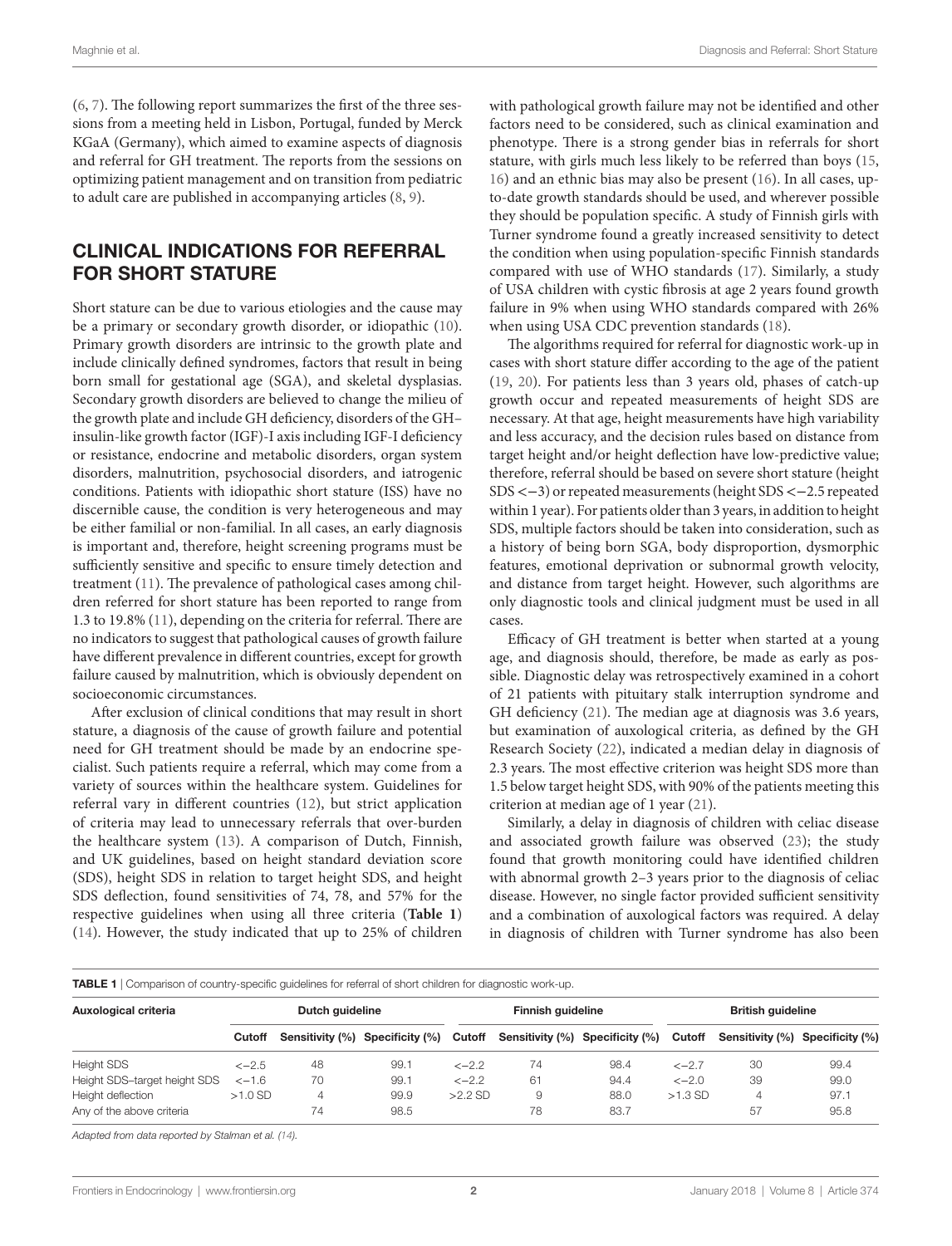shown, and a combination of factors was also found to enable identification at an early age [\(24](#page-5-20), [25](#page-5-21)). The age of diagnosis of Turner syndrome is typically older than 10 years, with 22% of cases diagnosed at age >12 years; using factors of height SDS <−2, height SDS minus target height SDS <−2, and growth rate could have identified approximately 80% of patients with short stature at age  $\lt$ 5 years ([25](#page-5-21)).

There is currently no consensus on which screening tests should be performed when evaluating children with short stature. The pathology detection rate in asymptomatic short children remains low. In a retrospective review of 1,373 referrals for short stature to a pediatric endocrine clinic, there were 235 children with height less than the third percentile who were normal on physical examination and had a normal growth velocity (>5 cm/ year) with no abnormal medical history ([26\)](#page-5-22). Only three of these children had a newly diagnosed pathology, and almost 99% had no evident pathology on laboratory or radiological screening and were considered to be normal variant short stature, implying that there is a very low incidence of pathology in healthy short children growing at a normal rate. Of the three with pathology relating to short stature, one had IGF-I resistance and two had celiac disease, and celiac disease may be the underlying cause of short stature in 2–8% of cases, particularly when other causes are excluded.

Factors such as normal IGF-I and growth velocity >25th percentile reduce the likelihood of GH deficiency as the cause of short stature [\(27](#page-5-23)). Highly sensitive decision rules have been suggested to identify which patients require GH testing ([28\)](#page-5-24). Therefore, evaluations of such patients should be directed, based on medical history and careful clinical examination. Algorithms can be drawn up to enable identification of the causes of short stature based on body proportions, prenatal growth, and IGF-I levels ([11](#page-5-8), [29](#page-5-25), [30](#page-5-26)). Such algorithms can be used to determine whether genetic testing is required to detect causes of short stature other than GH deficiency [\(29](#page-5-25)). Algorithms can also be integrated into electronic records for automated growth monitoring and are more efficient than standard monitoring, so they have become the preferred option in current clinical practice.

#### DIAGNOSIS AND REFERRAL FOR NON-GH DEFICIENCY DISORDERS

Height screening programs in primary healthcare are not universal, even in developed countries, which frequently results in late diagnosis of growth disorders. In patients with Turner syndrome, late diagnosis at a median age of 15 years was found to be associated with increased mortality and incidence of comorbidities such as congenital heart defects and ovarian dysfunction ([24\)](#page-5-20). Conversely, children born SGA are more often diagnosed early, resulting in a longer duration of GH treatment and consequent increased height gain.

In order to improve referral, collaboration between primary and secondary healthcare providers should be promoted for monitoring of growth of children. In the Netherlands, guidelines for referral are based on screening parameters of height SDS, height SDS relative to target height SDS, and height SDS deflection, but result in approximately 38% of all children requiring referral [\(13](#page-5-10)). However, these evidence-based guidelines, based on an algorithm for diagnosis, are considered to provide the best sensitivity and specificity ([11](#page-5-8), [12\)](#page-5-9). The algorithm includes a parameter of disproportion or dysmorphic features, which can indicate conditions such as short-stature homeobox (*SHOX*) gene insufficiency and Noonan syndrome.

Turner syndrome occurs in about 1 in 2,000 live-born girls and diagnosis is based on short stature, hypogonadism, and minor anomalies ([31](#page-5-27)). Where an X chromosome is completely or partly missing, the condition may be associated with other anomalies due to *SHOX* haploinsufficiency ([30\)](#page-5-26). Diagnosis can occur prenatally, in newborns with lymphedema, in small children with short stature, at school age when associated with delayed puberty or, in rare cases, precocious puberty [\(32](#page-5-28)), or in adolescents with primary amenorrhea.

Skeletal disproportions can be detected by plotting the extremities-to-trunk ratio against height, with a deviation >−1 SD indicating SHOX protein deficiency. Noonan syndrome is an autosomal dominant inherited condition with prevalence of approximately 1 in 2,000 live births [\(33](#page-5-29)). The condition is associated with mutations in the *PTPN11* gene and other genes in the Ras/MAP kinase signaling pathway. Patients are characterized by facial dysmorphology, heart defects, and short stature, although GH is generally normal but GH sensitivity may be reduced.

Automated screening using electronic health records helps to improve referrals for such patients with short stature. In Finland, primary care nurses are trained in anthropometry techniques and population-specific growth references are available ([34,](#page-5-30) [35](#page-5-31)). Screening rules are integrated into each child's electronic records, with automatic transfer of abnormal values to a pediatric endocrinologist. Testing of this automated growth monitoring over a 1-year period resulted in an increase in prevalence of detection of growth disorders in the Finnish population from 5.9 to 13.4% of referred children ([35\)](#page-5-31). In Germany, between the years 2000 and 2005 the CrescNet program developed at Leipzig University enabled a reduction in age of identification of GH deficiency and earlier initiation of GH treatment [\(36](#page-5-32)). This systematic screening program now includes a large number of medical practices and pediatric endocrinology centers, and mean age at GH start has continued to decrease across the country.

The WHO growth standards are still used in approximately 125 countries, even though children in Finland were shown to be 0.2–0.8 SD taller. Thus, use of the WHO standards would miss about half of the patients with Turner syndrome ([17](#page-5-13)). For screening of patients born SGA, who require monitoring for continued short stature, software systems using population-specific neonatal records are available ([36–](#page-5-32)[38\)](#page-5-33). While laboratory evaluations for multiple factors such as renal function, liver function, thyroid hormone levels, karyotyping, and skeletal dysmorphism are available, laboratory testing without specific diagnostic questions is not cost-efficient [\(26\)](#page-5-22). Ultimately, indiscriminate testing cannot replace clinical skills in evaluation of patients with short stature.

## GAPS IN THE DIAGNOSIS OF SHORT STATURE DUE TO GH DEFICIENCY

A patient who is identified as having short stature is referred to an endocrine specialist for investigation of the cause. The diagnosis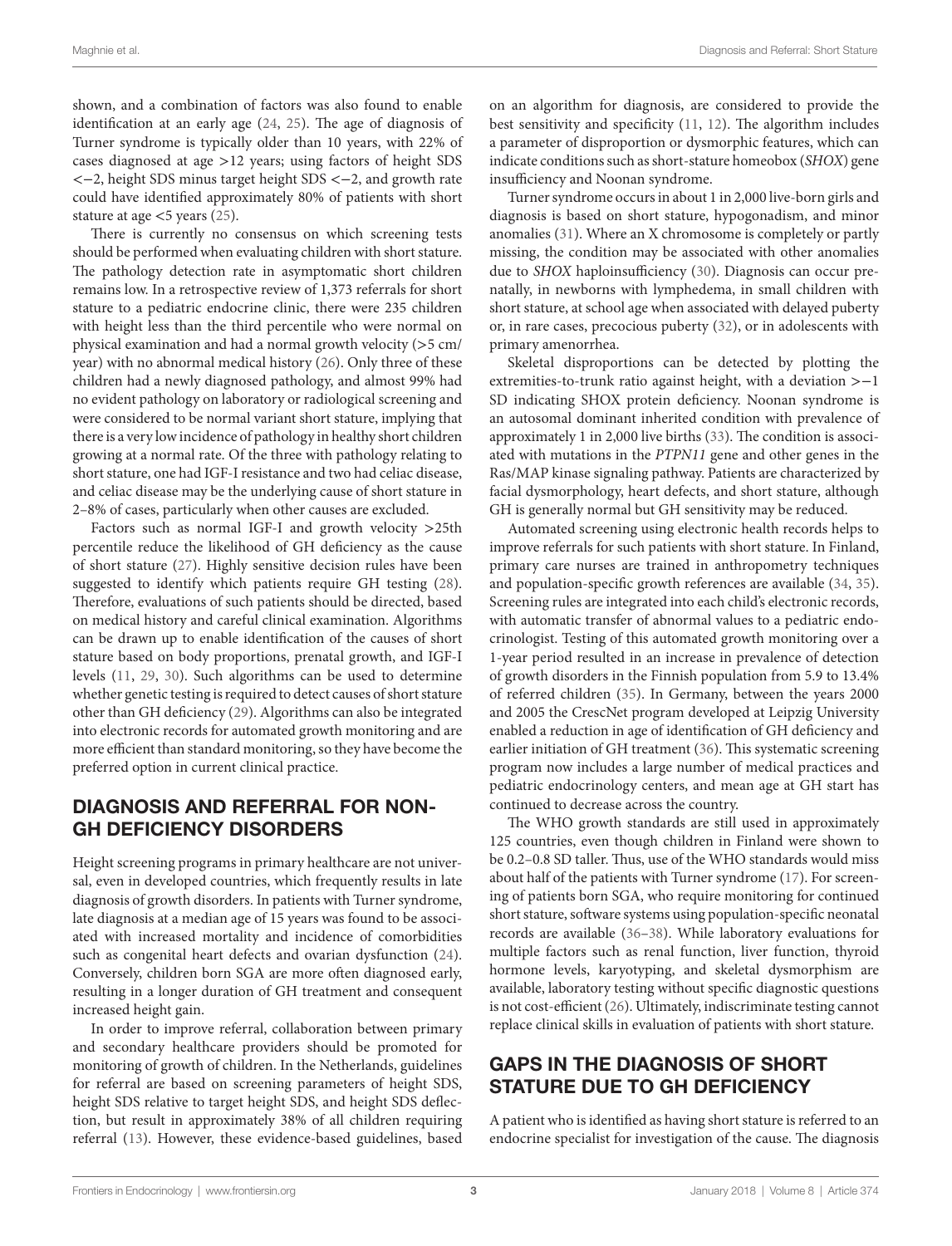is made from clinical and phenotype assessments with growth monitoring and laboratory evaluations. Among conditions with approval for GH therapy, the most frequently identified cause is GH deficiency and evaluation of GH secretory status is required. In cases with suspected hypopituitarism, hypothalamic–pituitary imaging is advisable to exclude tumors and identify ectopic and hypoplastic pituitary glands; targeted genetic analyses may also be carried out. For patients thought likely to respond to GH in terms of growth, treatment requires appropriate resources and facilities to be in place, which will differ by country and also by the socioeconomic environment for the particular patient situation. However, there appears to be a gender bias in GH treatment of children with short stature in many countries; males are much more likely to receive GH treatment, irrespective of the underlying diagnosis of the cause of short stature ([15,](#page-5-11) [39](#page-5-34)).

Guidelines for initiation of endocrine investigation and for ensuring that children and adolescents with GH deficiency are identified appropriately were published by the GH Research Society in 2000 [\(22](#page-5-18)) and, more recently, by the Pediatric Endocrine Society (40). However, the performance of the guidelines and the level of validation have never been tested, and the guidelines start with the presumption that other causes of short stature, such as hypothyroidism and chronic systemic diseases, have been excluded. A recent systematic survey ([19\)](#page-5-15) of more than 1,500 publications with reported algorithms for growth monitoring found no consensus on conditions that should be targeted. The study identified six conditions that had been targeted (Turner syndrome, celiac disease, cystic fibrosis, GH deficiency, renal tubular acidosis, and SGA), but standardization of detection tools was very low, none of the studies had internal validation, and external validation was often incomplete. The information implied that the evidence supporting growth monitoring is suboptimal in most countries, which results in delayed diagnosis of severe disorders and inappropriate referrals of children with normal variants of growth. Therefore, while early detection of underlying causes of growth disorders is warranted, there remains a need for identifying priority target conditions and appropriate detection tools.

A survey among pediatric endocrinologists around the world, and specifically members of the European Society of Pediatric Endocrinology, showed that growth monitoring was very variable and laboratory investigations for diagnostic work-up were frequently not applied in routine clinical practice ([12\)](#page-5-9). Laboratory determinations to identify cases of GH deficiency include GH stimulation tests, but these need to be carried out appropriately. In a study designed to characterize possible causes of false-positive diagnoses of GH deficiency, the effects of calorie intake were examined ([41](#page-5-35)). Insulin or arginine stimulation tests were carried out before and after 3 days on a hypocaloric diet. The results showed that GH response was significantly increased after the hypocaloric diet. The strong influence of diet clearly contributes to poor reproducibility of stimulation tests and a high incidence of false positives.

In very young children, the GHRH-arginine test may not conclusively differentiate GH deficiency from normal [\(42](#page-5-36)) and the insulin tolerance test may result in hypoglycemia due to high sensitivity to insulin [\(43](#page-5-37)). Accuracy of the glucagon test was

examined in a study of children younger than 6 years who had GH deficiency confirmed by peak GH less than 10 µg/l in insulin and arginine tests [\(44](#page-6-0)). The mean GH response to glucagon was significantly greater than both the insulin and arginine tests, indicating confusing diagnostic information depending on which of the current stimulation tests is used. The peak GH response to glucagon was correlated inversely with age of the patient, although not with BMI. However, other studies have shown that BMI significantly affects response to GH stimulation tests, with reduced peak GH seen in obese children [\(5](#page-5-1)). Therefore, normative data for each stimulation test according to age, sex, and BMI are required.

To define GH deficiency, a cutoff for peak stimulated GH concentration below 10 µg/l was often used, as suggested by the GH Research Society ([22\)](#page-5-18). However, cutoff values of 3 or 5 µg/l are also used and the cutoff remains somewhat arbitrary (40, [45\)](#page-6-1). In addition, the cutoff values for commercially available immunoassay-based GH stimulation tests have been shown to vary greatly, with little reference data available [\(2\)](#page-4-1). A survey of 19 health centers in Germany found little agreement between results [\(46\)](#page-6-2) and an audit of current practices in Europe suggested that cutoffs were based on tradition rather than assay characteristics [\(47\)](#page-6-3). In another study, cutoffs of 4.3–7.8 µg/l were found for different assays, against a value of 7.1 µg/l for an automated system validated against isotope-dilution mass spectrometry [\(3\)](#page-4-2). Thus, clinicians should ensure that they are familiar with the assay being used in their local laboratory and should be aware of the impact of factors such as age, nutritional status, BMI, sex, and pubertal stage.

As well as biochemical tests, magnetic resonance imaging (MRI) of the central nervous system is often used to classify patients with GH deficiency. In a large observational study of patients receiving GH treatment, there were 1,844 with a diagnosis of either ISS or born SGA [\(48](#page-6-4)). Pituitary abnormalities were found on MRI in 151 of these patients, with pituitary hypoplasia observed most frequently. Ectopic posterior pituitary was found in 20 of the patients, which were equally distributed between the diagnoses of ISS and SGA. This result suggested that there was misclassification of patients based on the GH response to stimulation testing. In a recent anecdotal case, a boy aged 8 years and 8 months was diagnosed with GH deficiency at age 3 years, based on short stature and severe hypoglycemia. An earlier MRI showed no bright spot of the posterior pituitary, but no further action was taken because no evidence of diabetes insipidus was found. Examination of a second MRI showed that the patient had anterior pituitary hypoplasia, pituitary stalk agenesis, and ectopic posterior pituitary at the level of median eminence, which was incorrectly measured as a 3-mm-thick pituitary stalk (personal communication). Thus, MRI pitfalls in the diagnosis of structural pituitary abnormalities in inexperienced hands suggest that MRI is a factor that should be examined very carefully when making a diagnosis in a patient with short stature.

#### DISCUSSION SESSION

Identifying the need to treat patients with GH remains challenging in a number of conditions, for instance IGF-I resistance.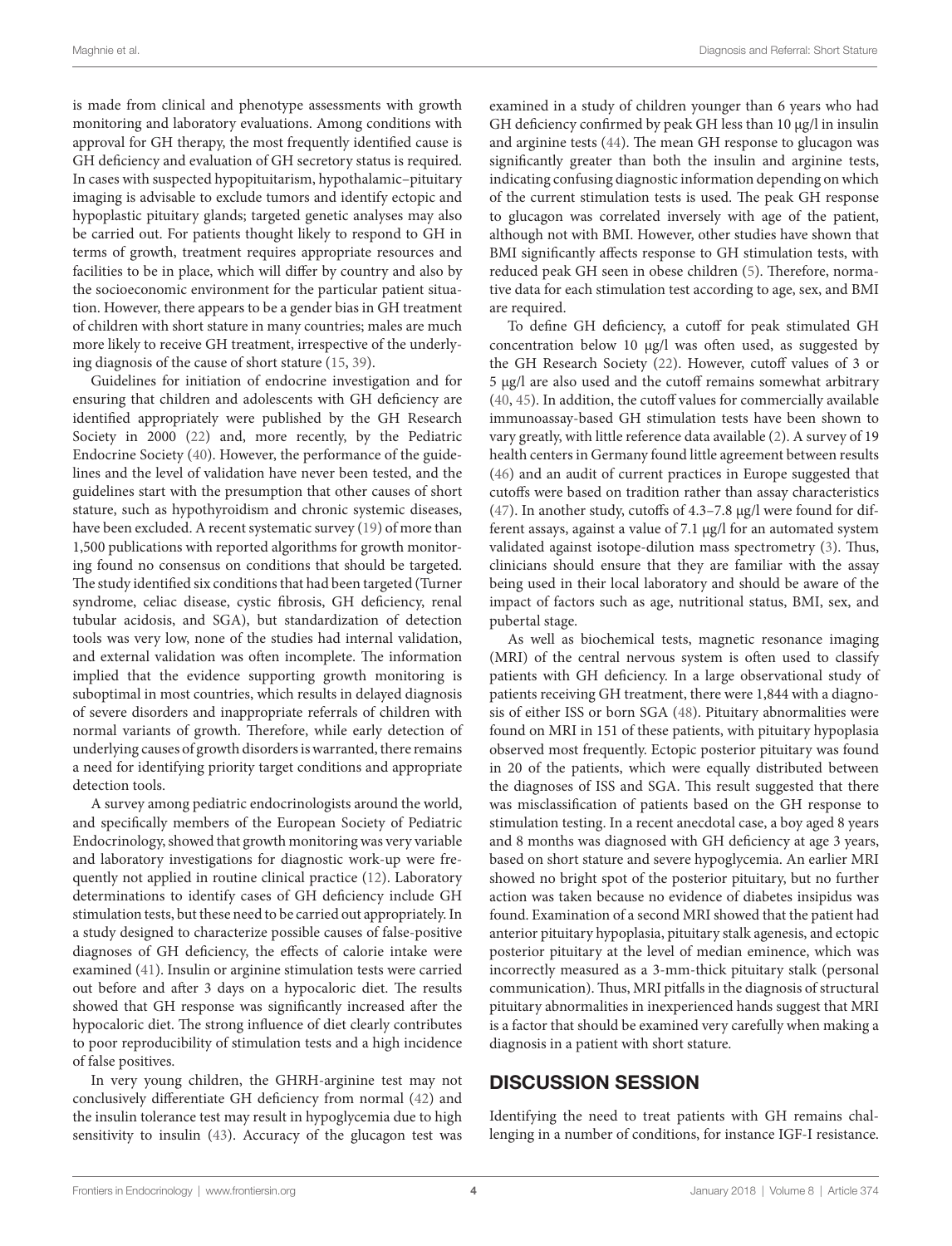In such cases, the clinician must first rule out GH deficiency and then assess the status of the IGF receptor, if considered necessary. Algorithms for identifying growth disorders generally assume normal weight, but an abnormal BMI can be used to assess nutritional disorders or conditions such as cystic fibrosis. In order to improve diagnosis of short stature in patients with Turner syndrome, healthcare practitioners need to be given better criteria for testing, and factors such as delayed puberty need to be taken more seriously. Clinicians also need guidelines to identify the need for referral for children with suspected Prader–Willi syndrome. An international consensus has been reported ([49\)](#page-6-5) and it was noted that in Germany there are published national criteria and a methylation test is always performed in suspected cases.

Small for gestational age is a heterogeneous condition and the term "children born SGA" is essentially a description and not strictly a diagnosis. The diagnosis of GH deficiency and pituitary dysfunction may be missed in a number of patients ([48\)](#page-6-4) and there is a high frequency of pituitary defects, leading to the question of whether MRI should be used routinely in SGA. In general, it would be recommended to look at the patient's phenotype and characteristics in cases of suspected GH deficiency and at IGF-I status before performing an MRI. However, GH is often initiated without sufficient testing, where patients may have conditions such as a mid-line defect, and there are protocols to identify individuals who should have MRI assessment. Not all children born SGA are followed up, and only children born less than 1,500 g are routinely followed.

There remain defects in testing for GH deficiency and WHO charts are not good for diagnosis in some conditions associated with short stature. It was noted that currently in Australia diagnosis of short stature is based on auxology, with limited laboratory testing ([50\)](#page-6-6), although there are no reports at present to indicate whether this is cost effective. However, auxology criteria are applied accurately and carefully in order to avoid over-treating of patients. Additionally, automated electronic records are available for use in Australia [\(51](#page-6-7)), as well as in Finland ([35\)](#page-5-31) and a number of other countries [\(19](#page-5-15)). National population reference charts are needed, although the WHO weight charts are good for identifying obesity in the first 2 years of life. WHO charts are used in Australia for the first 2 years after birth, but CDC charts are used subsequently; however, reference values may vary for specific ethnic groups.

Evaluation of GH deficiency in the first 1–2 years of life is difficult, since there is a lack of reference data. Some data do exist using random GH tests in newborns [\(52](#page-6-8)); however, patients in Germany may receive MRI testing if indicated. Genetic testing may also be carried out if short stature is detected early in life. Since the publication of the GH Research Society guidelines in 2000 ([22\)](#page-5-18), task forces have been trying to identify the best parameters for early diagnosis of GH deficiency. While guidelines have been revised to some extent ([40\)](#page-5-38), evaluation during very

#### **REFERENCES**

<span id="page-4-0"></span>1. Ranke MB, Lindberg A; KIGS International Board. Early-onset idiopathic growth hormone deficiency within KIGS. *Horm Res* (2003) 60(Suppl 1):18–21. doi:[10.1159/000071221](https://doi.org/10.1159/000071221)

early childhood has not been adequately addressed and there remains a need for an update on consensus guidelines based on recent knowledge. In Germany, neonatal length and weight data are available [\(37\)](#page-5-39); target height data are also determined and used with electronic data to provide automatic referral for short stature. Improved education is needed for all clinicians in order to provide better referral and diagnosis. The current need is to address the lack of links between primary and secondary medical facilities, and the different specialties involved.

In summary, children with short stature require referral to specialist centers for diagnosis of the cause of growth failure. Guidelines for referral vary by country and patient characteristics, but must be appropriate in order that healthcare systems are not over-whelmed. The diagnosis and, where necessary, treatment with GH should be initiated as early as possible. Algorithms have been proposed for identification of patients that may benefits from GH therapy for short stature, whether due to GH deficiency or non-GH deficiency conditions. However, performance and validation of guidelines for diagnosis have not been sufficiently tested; biochemical tests for GH deficiency remain equivocal, with inadequate information on effects of patient characteristics and definitive cutoff values. Clinicians need to rely on many factors for referral and diagnosis of causes of short stature in children, in order to provide the correct treatment with GH. Therefore, evaluations should be directed, based on medical history and careful clinical examination.

## AUTHOR CONTRIBUTIONS

All authors critically revised the current work for important intellectual content and gave final approval of the version of the publication to be published. All authors have agreed to be accountable for all aspects of the work in ensuring that questions related to the accuracy or integrity of any part of it are appropriately investigated and resolved.

#### ACKNOWLEDGMENTS

Medical writing assistance was provided by Peter Bates, Cambridge Medical Writing Services, UK, funded by Merck KGaA, Darmstadt, Germany.

## FUNDING

The 360° GH in Europe meeting was funded by Merck KGaA, Germany. No payment has been offered or will be offered to the authors for authoring this publication and no compensation will be provided for the time they spend on the publication development.

- <span id="page-4-1"></span>2. Bidlingmaier M, Freda PU. Measurement of human growth hormone by immunoassays: current status, unsolved problems and clinical consequences. *Growth Horm IGF Res* (2010) 20:19–25. doi:[10.1016/j.ghir.2009.09.005](https://doi.org/10.1016/j.ghir.
2009.09.005)
- <span id="page-4-2"></span>3. Wagner IV, Paetzold C, Gausche R, Vogel M, Koerner A, Thiery J, et al. Clinical evidence-based cutoff limits for GH stimulation tests in children with a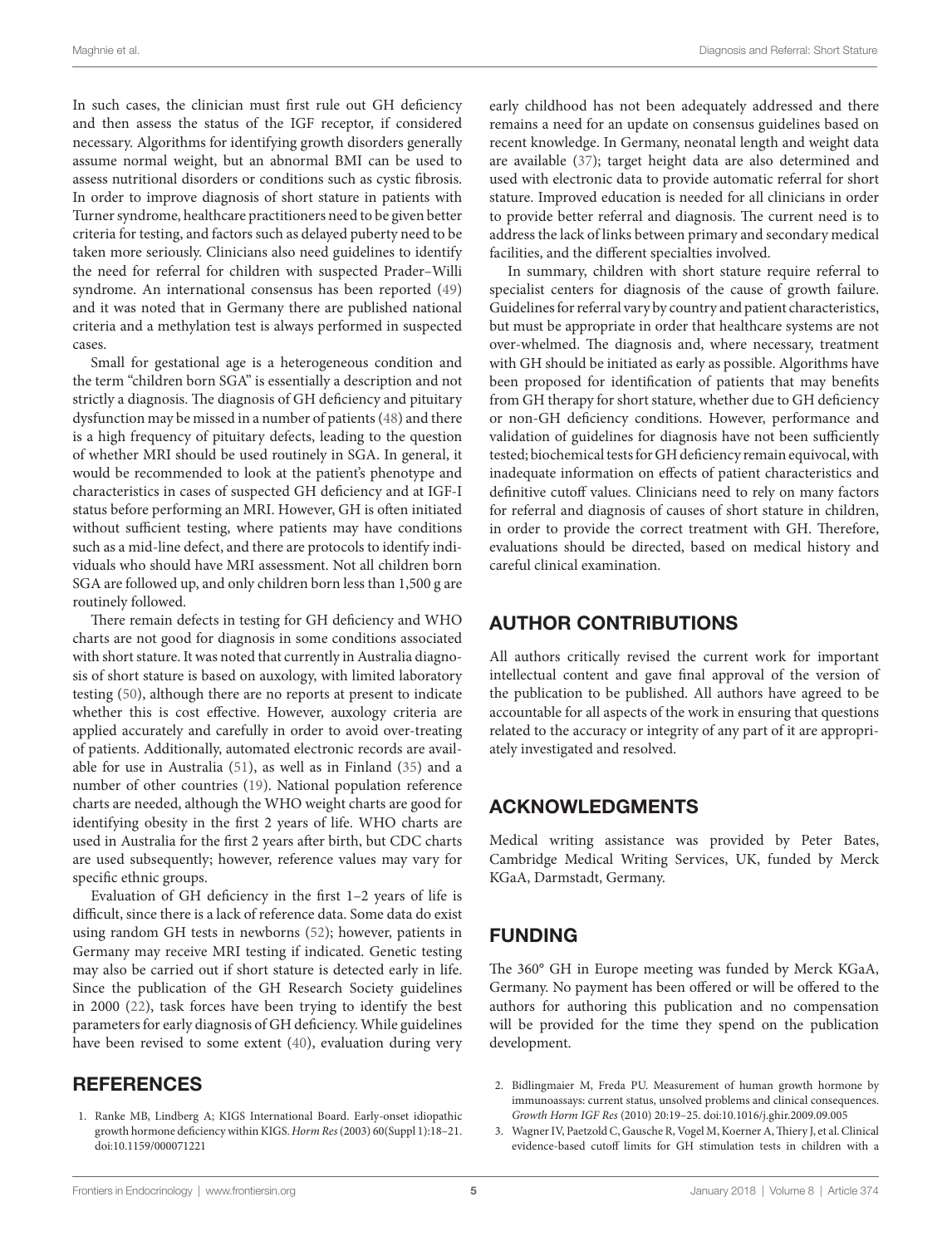<span id="page-5-0"></span>backup of results with reference to mass spectrometry. *Eur J Endocrinol* (2014) 171:389–97. doi:[10.1530/EJE-14-0165](https://doi.org/10.1530/EJE-14-0165)

- 4. Eskes SA, Tomasoa NB, Endert E, Geskus RB, Fliers E, Wiersinga WM. Establishment of reference values for endocrine tests. Part VII: growth hormone deficiency. *Neth J Med* (2009) 67:127–33.
- <span id="page-5-1"></span>5. Stanley TL, Levitsky LL, Grinspoon SK, Misra M. Effect of body mass index on peak growth hormone response to provocative testing in children with short stature. *J Clin Endocrinol Metab* (2009) 94:4875–81. doi[:10.1210/jc.2009-1369](https://doi.org/10.1210/jc.2009-1369)
- <span id="page-5-3"></span>6. Richmond E, Rogol AD. Current indications for growth hormone therapy for children and adolescents. *Endocr Dev* (2010) 18:92–108. doi[:10.1159/000316130](https://doi.org/10.1159/000316130)
- <span id="page-5-4"></span>7. Navarro R, Dunn JD, Lee PA, Owens GM, Rapaport R. Translating clinical guidelines into practice: the effective and appropriate use of growth hormone. *Am J Manag Care* (2013) 19(15 Suppl):s281–9.
- <span id="page-5-5"></span>8. Acerini C, Wac K, Bang P, Lehwalder D. Optimizing patient management and adherence for children receiving growth hormone. *Front Endocrinol* (2017) 8:313. doi[:10.3389/fendo.2017.00313](https://doi.org/10.3389/fendo.2017.00313)
- <span id="page-5-6"></span>9. Hauffa BP, Touraine P, Urquhart T, Koledova E. Managing transition in patients treated with growth hormone. *Front Endocrinol* (2017) 8:346. doi[:10.3389/](https://doi.org/10.3389/fendo.2017.00346) [fendo.2017.00346](https://doi.org/10.3389/fendo.2017.00346)
- <span id="page-5-7"></span>10. Oostdijk W, Grote FK, de Muinck Keizer-Schrama SM, Wit JM. Diagnostic approach in children with short stature. *Horm Res* (2009) 72:206–17. doi:[10.1159/000236082](https://doi.org/10.1159/000236082)
- <span id="page-5-8"></span>11. Savage MO, Backeljauw PF, Calzada R, Cianfarani S, Dunkel L, Koledova E, et al. Early detection, referral, investigation, and diagnosis of children with growth disorders. *Horm Res Paediatr* (2016) 85:325–32. doi:[10.1159/000444525](https://doi.org/10.1159/000444525)
- <span id="page-5-9"></span>12. Grote FK, Oostdijk W, de Muinck Keizer-Schrama SM, Dekker FW, Verkerk PH, Wit JM. Growth monitoring and diagnostic work-up of short stature: an international inventorization. *J Pediatr Endocrinol Metab* (2005) 18:1031–8. doi:[10.1515/JPEM.2005.18.11.1031](https://doi.org/10.1515/JPEM.2005.18.11.1031)
- <span id="page-5-10"></span>13. van Buuren S, Bonnemaijer-Kerckhoffs DJ, Grote FK, Wit JM, Verkerk PH. Many referrals under Dutch short stature guidelines. *Arch Dis Child* (2004) 89(4):351–2. doi[:10.1136/adc.2003.038208](https://doi.org/10.1136/adc.2003.038208)
- <span id="page-5-2"></span>14. Stalman SE, Hellinga I, van Dommelen P, Hennekam RC, Saari A, Sankilampi U, et al. Application of the Dutch, Finnish and British screening guidelines in a cohort of children with growth failure. *Horm Res Paediatr* (2015) 84:376–82. doi:[10.1159/000440652](https://doi.org/10.1159/000440652)
- <span id="page-5-11"></span>15. Grimberg A, Huerta-Saenz L, Grundmeier R, Ramos MJ, Pati S, Cucchiara AJ, et al. Gender bias in U.S. pediatric growth hormone treatment. *Sci Rep* (2015) 5:11099. doi[:10.1038/srep11099](https://doi.org/10.1038/srep11099)
- <span id="page-5-12"></span>16. Yardeni D, Loewenthal N, Limony Y, Hershkovitz E. Ethnic and gender inequalities in the evaluation of referred short children. *Horm Res Paediatr* (2011) 76:50–5. doi[:10.1159/000325705](https://doi.org/10.1159/000325705)
- <span id="page-5-13"></span>17. Saari A, Sankilampi U, Dunkel L. Multiethnic WHO growth charts may not be optimal in the screening of disorders affecting height: turner syndrome as a model. *JAMA Pediatr* (2013) 167:194–5. doi:[10.1001/jamapediatrics.2013.436](https://doi.org/10.1001/jamapediatrics.2013.436)
- <span id="page-5-14"></span>18. Machogu E, Cao Y, Miller T, Simpson P, Levy H, Quintero D, et al. Comparison of WHO and CDC growth charts in predicting pulmonary outcomes in cystic fibrosis. *J Pediatr Gastroenterol Nutr* (2015) 60:378–83. doi[:10.1097/](https://doi.org/10.1097/MPG.0000000000000610) [MPG.0000000000000610](https://doi.org/10.1097/MPG.0000000000000610)
- <span id="page-5-15"></span>19. Scherdel P, Dunkel L, van Dommelen P, Goulet O, Salaün JF, Brauner R, et al. Growth monitoring as an early detection tool: a systematic review. *Lancet Diabetes Endocrinol* (2016) 4(5):447–56. doi:[10.1016/S2213-8587\(15\)00392-7](https://doi.org/10.1016/S2213-8587(15)00392-7)
- <span id="page-5-16"></span>20. Grote FK, van Dommelen P, Oostdijk W, de Muinck Keizer-Schrama SM, Verkerk PH, Wit JM, et al. Developing evidence-based guidelines for referral for short stature. *Arch Dis Child* (2008) 93:212–7. doi:[10.1136/adc.2007.120188](https://doi.org/10.1136/adc.2007.120188)
- <span id="page-5-17"></span>21. Gascoin-Lachambre G, Brauner R, Duche L, Chalumeau M. Pituitary stalk interruption syndrome: diagnostic delay and sensitivity of the auxological criteria of the growth hormone research society. *PLoS One* (2011) 6(1):e16367. doi:[10.1371/journal.pone.0016367](https://doi.org/10.1371/journal.pone.0016367)
- <span id="page-5-18"></span>22. Growth Hormone Research Society. Consensus guidelines for the diagnosis and treatment of growth hormone (GH) deficiency in childhood and adolescence: summary statement of the GH Research Society. GH Research Society. *J Clin Endocrinol Metab* (2000) 85:3990–3. doi:[10.1210/jc.85.11.3990](https://doi.org/10.1210/jc.85.11.3990)
- <span id="page-5-19"></span>23. Saari A, Harju S, Mäkitie O, Saha MT, Dunkel L, Sankilampi U. Systematic growth monitoring for the early detection of celiac disease in children. *JAMA Pediatr* (2015) 169:e1525. doi[:10.1001/jamapediatrics.2015.25](https://doi.org/10.1001/jamapediatrics.2015.25)
- <span id="page-5-20"></span>24. Stochholm K, Juul S, Juel K, Naeraa RW, Gravholt CH. Prevalence, incidence, diagnostic delay, and mortality in Turner syndrome. *J Clin Endocrinol Metab* (2006) 91:3897–902. doi[:10.1210/jc.2006-0558](https://doi.org/10.1210/jc.2006-0558)
- <span id="page-5-21"></span>25. Saari A, Sankilampi U, Hannila ML, Saha MT, Mäkitie O, Dunkel L. Screening of turner syndrome with novel auxological criteria facilitates early diagnosis. *J Clin Endocrinol Metab* (2012) 97:E2125–32. doi:[10.1210/jc.2012-1739](https://doi.org/10.1210/jc.2012-1739)
- <span id="page-5-22"></span>26. Sisley S, Trujillo MV, Khoury J, Backeljauw P. Low incidence of pathology detection and high cost of screening in the evaluation of asymptomatic short children. *J Pediatr* (2013) 163:1045–51. doi:[10.1016/j.jpeds.2013.](https://doi.org/10.1016/j.jpeds.2013.04.002) 04.002
- <span id="page-5-23"></span>27. Cohen P, Rogol AD, Deal CL, Saenger P, Reiter EO, Ross JL, et al. Consensus statement on the diagnosis and treatment of children with idiopathic short stature: a summary of the Growth Hormone Research Society, the Lawson Wilkins Pediatric Endocrine Society, and the European Society for Paediatric Endocrinology Workshop. *J Clin Endocrinol Metab* (2008) 93:4210–7. doi:[10.1210/jc.2008-0509](https://doi.org/10.1210/jc.2008-0509)
- <span id="page-5-24"></span>28. Duché L, Trivin C, Chemaitilly W, Souberbielle JC, Bréart G, Brauner R, et al. Selecting short-statured children needing growth hormone testing: derivation and validation of a clinical decision rule. *BMC Pediatr* (2008) 8:29. doi:[10.1186/1471-2431-8-29](https://doi.org/10.1186/1471-2431-8-29)
- <span id="page-5-25"></span>29. Wit JM, Kiess W, Mullis P. Genetic evaluation of short stature. *Best Pract Res Clin Endocrinol Metab* (2011) 25:1–17. doi[:10.1016/j.beem.2010.06.007](https://doi.org/10.1016/j.beem.2010.06.007)
- <span id="page-5-26"></span>30. Binder G. Short stature due to SHOX deficiency: genotype, phenotype, and therapy. *Horm Res Paediatr* (2011) 75:81–9. doi:[10.1159/000324105](https://doi.org/10.1159/000324105)
- <span id="page-5-27"></span>31. Donaldson MD, Gault EJ, Tan KW, Dunger DB. Optimising management in Turner syndrome: from infancy to adult transfer. *Arch Dis Child* (2006) 91:513–20. doi:[10.1136/adc.2003.035907](https://doi.org/10.1136/adc.2003.035907)
- <span id="page-5-28"></span>32. Hong YH, Shin YL. Turner syndrome masquerading as normal early puberty. *Ann Pediatr Endocrinol Metab* (2014) 19:225–8. doi[:10.6065/](https://doi.org/10.6065/apem.2014.19.4.225) [apem.2014.19.4.225](https://doi.org/10.6065/apem.2014.19.4.225)
- <span id="page-5-29"></span>33. van der Burgt I. Noonan syndrome. *Orphanet J Rare Dis* (2007) 2:4. doi:[10.1186/1750-1172-2-4](https://doi.org/10.1186/1750-1172-2-4)
- <span id="page-5-30"></span>34. Saari A, Sankilampl U, Hannila ML, Kiviniemi V, Kesseli K, Dunkel L. New Finnish growth references for children and adolescents aged 0 to 20 years: length/height-for-age, weight-for-length/height, and body mass index-forage. *Ann Med* (2011) 43:235–48. doi[:10.3109/07853890.2010.515603](https://doi.org/10.3109/07853890.2010.515603)
- <span id="page-5-31"></span>35. Sankilampi U, Saari A, Laine T, Miettinen PJ, Dunkel L. Use of electronic health records for automated screening of growth disorders in primary care. *JAMA* (2013) 310:1071–2. doi[:10.1001/jama.2013.218793](https://doi.org/10.1001/jama.2013.218793)
- <span id="page-5-32"></span>36. Hoepffner W, Pfäffle R, Gausche R, Meigen C, Keller E. Early detection of growth disorders with the CrescNet system at the Leipzig treatment center. *Dtsch Arztebl Int* (2011) 108:123–8. doi[:10.3238/arztebl.2011.0123](https://doi.org/10.3238/arztebl.2011.0123)
- <span id="page-5-39"></span>37. Voigt M, Fusch C, Olbertz D, Hartmann K, Rochow N, Renken C, et al. Analysis of the neonatal collective in the Federal Republic of Germany 12th report. Presentation of detailed percentiles for the body measurement of newborns (in German). *Geburtshilfe Frauenheilkd* (2006) 66:956–70. doi:[10.1055/s-2006-924458](https://doi.org/10.1055/s-2006-924458)
- <span id="page-5-33"></span>38. Hoffmann PF, Jung AM, Stierkorb E, Monz D, Gortner L, Rohrer TR. Down syndrome: gestational age-related neonatal anthropometrics for Germany. *Neonatology* (2016) 109:195–202. doi:[10.1159/000442812](https://doi.org/10.1159/000442812)
- <span id="page-5-34"></span>39. Ranke MB, Lindberg A, Tanaka T, Camacho-Hübner C, Dunger DB, Geffner ME. Baseline characteristics and gender differences in prepubertal children treated with growth hormone in Europe, UAS, and Japan: 25 years' KIGS experience (1987–2012) and review. *Horm Res Paediatr* (2017) 87:30–41. doi:[10.1159/000452887](https://doi.org/10.1159/000452887)
- <span id="page-5-38"></span>40. Grimberg A, DiVall SA, Polychronakos C, Allen DB, Cohen LE, Quintos JB, et al. Guidelines for growth hormone and insulin-like growth factor-I treatment in children and adolescents: growth hormone deficiency, idiopathic short stature, and primary insulin-like growth factor-I deficiency. *Horm Res Paediatr* (2016) 86:361–97. doi:[10.1159/000452150](https://doi.org/10.1159/000452150)
- <span id="page-5-35"></span>41. Maghnie M, Valtorta A, Moretta A, Larizza D, Preti P, Palladini G, et al. Diagnosing growth hormone deficiency: the value of short-term hypocaloric diet. *J Clin Endocrinol Metab* (1993) 77:1372–8. doi:[10.1210/jcem.](https://doi.org/10.1210/jcem.
77.5.8077335) [77.5.8077335](https://doi.org/10.1210/jcem.
77.5.8077335)
- <span id="page-5-36"></span>42. Maghnie M, Salati B, Bianchi S, Rallo M, Tinelli C, Autelli M, et al. Relationship between the morphological evaluation of the pituitary and the growth hormone (GH) response to GH-releasing hormone plus arginine in children and adults with congenital hypopituitarism. *J Clin Endocrinol Metab* (2001) 86:1575–9. doi[:10.1210/jc.86.4.1574](https://doi.org/10.1210/jc.86.4.1574)
- <span id="page-5-37"></span>43. Husbands S, Ong KK, Gilbert J, Wass JA, Dunger DB. Increased insulin sensitivity in young, growth hormone deficient children. *Clin Endocrinol (Oxf)* (2001) 55:87–92. doi[:10.1046/j.1365-2265.2001.01298.x](https://doi.org/10.1046/j.1365-2265.2001.01298.x)